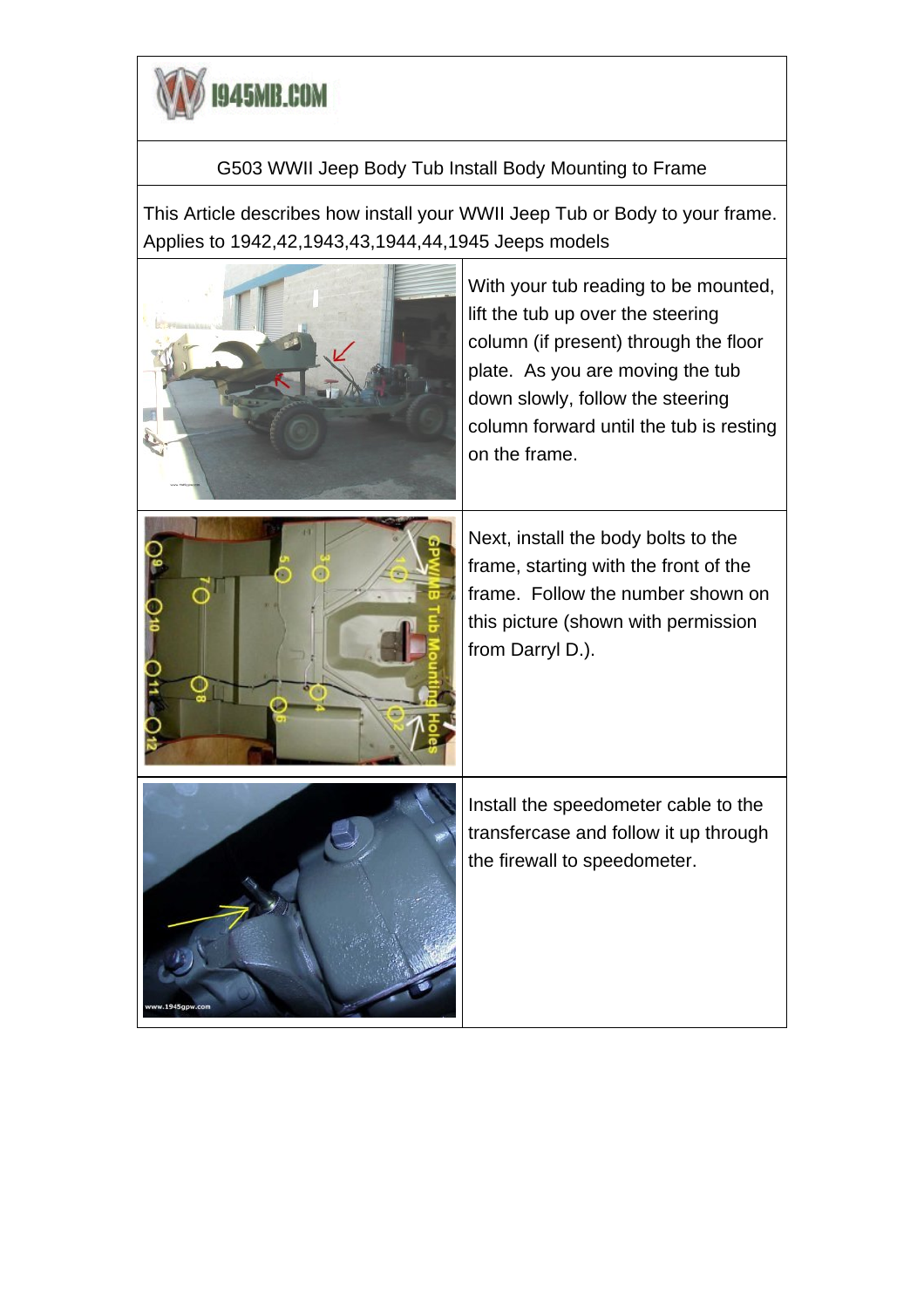| Install the had brake through the<br>dash and firewall down to the<br>transmission and connect the cable<br>to the transmission linkage.                                                 |
|------------------------------------------------------------------------------------------------------------------------------------------------------------------------------------------|
| Install the ground strap from frame to<br>the tub, and (not shown here), if you<br>have a muffler out the passenger side<br>(before late 44), then install the<br>muffler clamp as well. |
| Install the steering column support,<br>and steering wheel and nut.                                                                                                                      |
| Install the brake and clutch pedals<br>through tub floor the the armature,<br>and secure. If you have the brake<br>and clutch pads install them as well.                                 |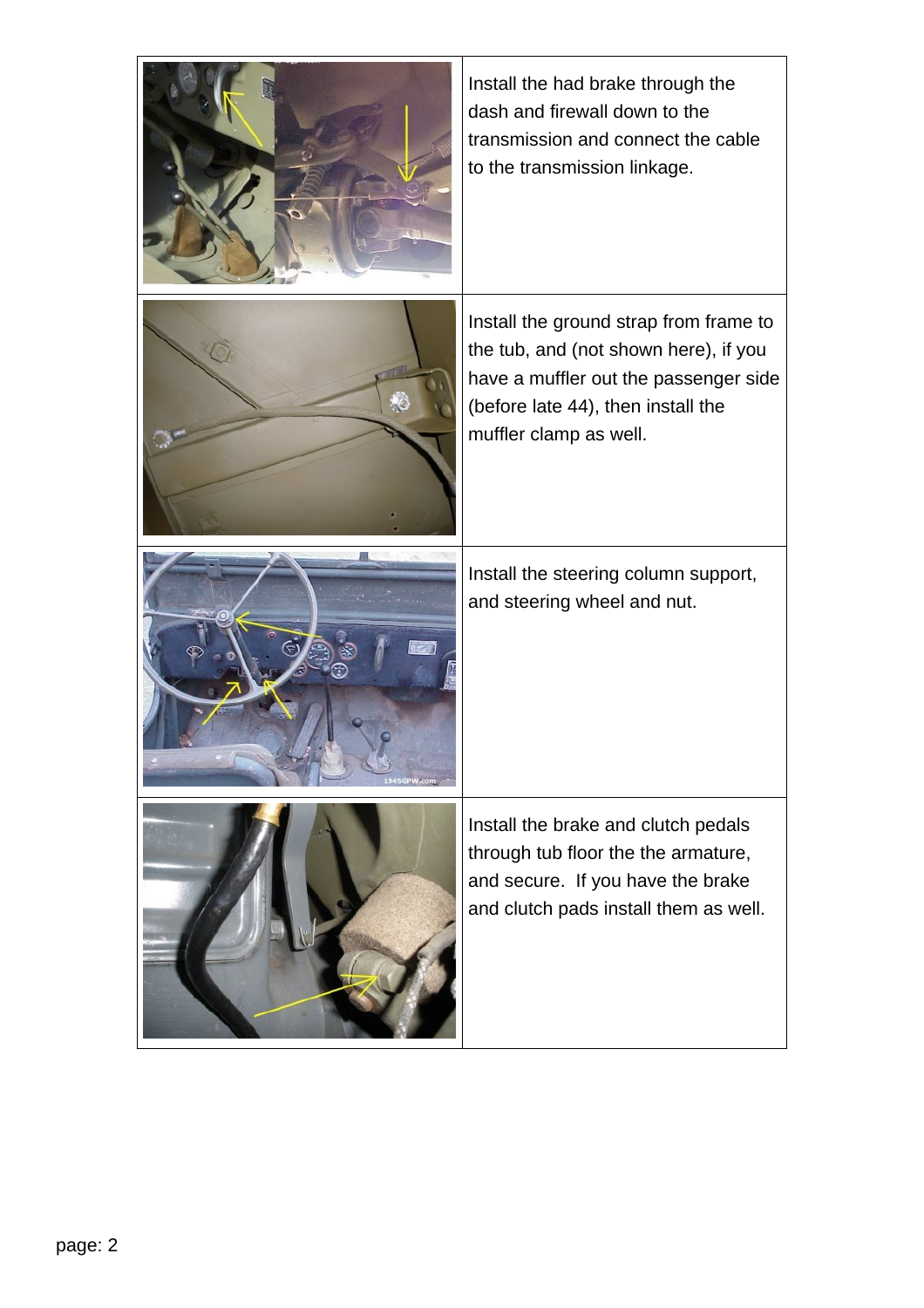|                 | Install the gear knobs and plates onto<br>the floor of the tub. Note: be sure you<br>have the rubber seals for the floor<br>plates                                                                                    |
|-----------------|-----------------------------------------------------------------------------------------------------------------------------------------------------------------------------------------------------------------------|
| rw.1945gpw.co   | Install the oil line back into the engine<br>block, and connect to the back of the<br>oil gauge in the dash                                                                                                           |
| www.1945gpw.com | Install the foot starter cable to starter.<br>It is now difficult to get to because tub<br>is on, but you can reach it.                                                                                               |
| www.1945gpw.com | Install your main wire harness to your<br>junction on the tub. <b>NOTE: Earlier<br/>models</b> you may have a 2<br>junction block behind the air cleaner.<br>If so, refer to your electrical diagram<br>to connect it |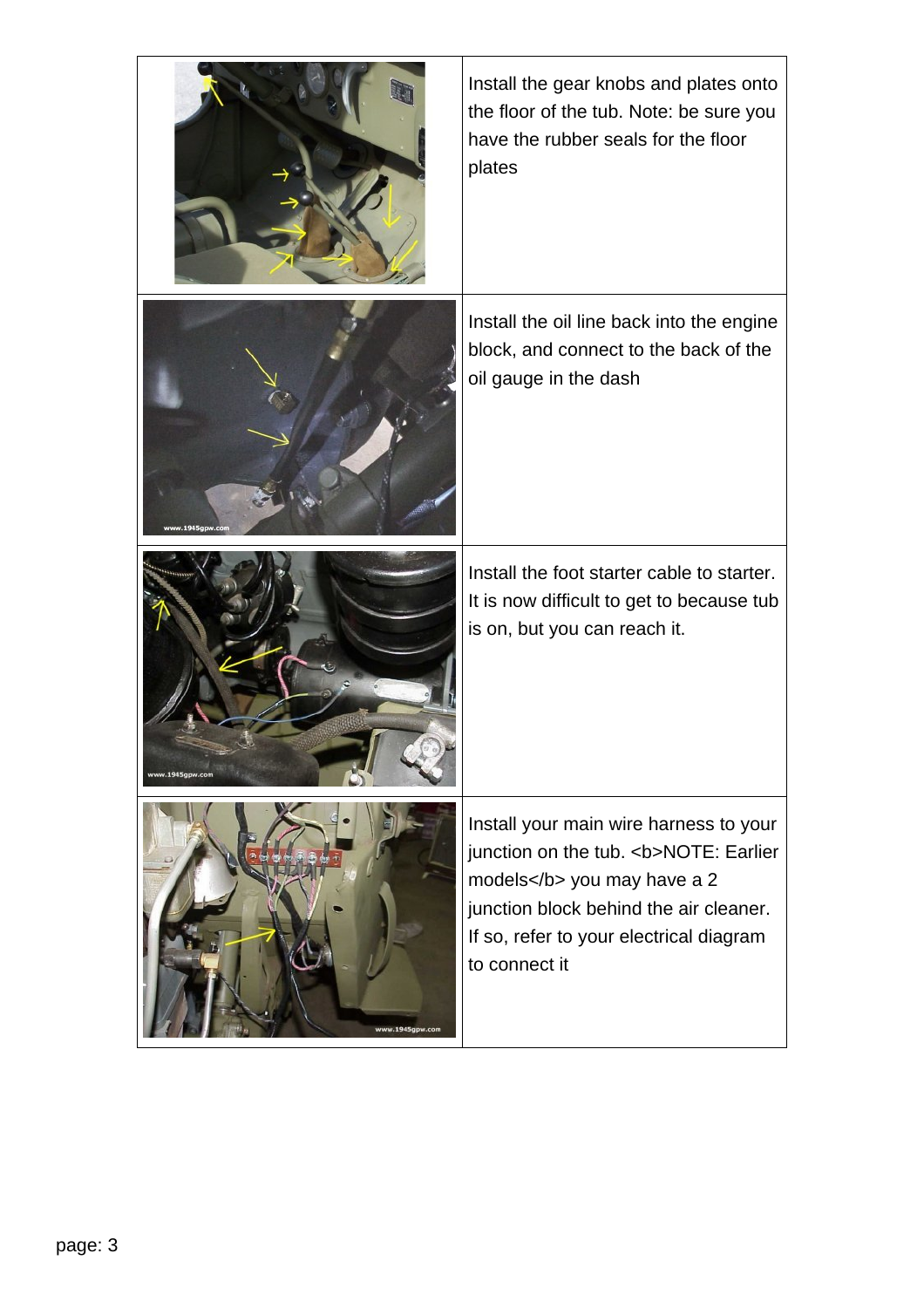| w.1945gpw.com   | Install your temperature gauge line to<br>engine block, and install the temp<br>gauge in the dash.                                           |
|-----------------|----------------------------------------------------------------------------------------------------------------------------------------------|
| www.1945gpw.com | Install the foot pedal linkage cotter<br>pin. With the horn still removed you<br>can reach this but is a little tight.                       |
| 945gpw.co       | Install the choke and throttle cable on<br>the carburetor. Push the cables<br>through the dash, then firewall and<br>out to the carbureator. |
|                 | Early models with fuel strainer Install<br>the fuel strainer to the the firewall of<br>tub and connect the fuel lines to it.                 |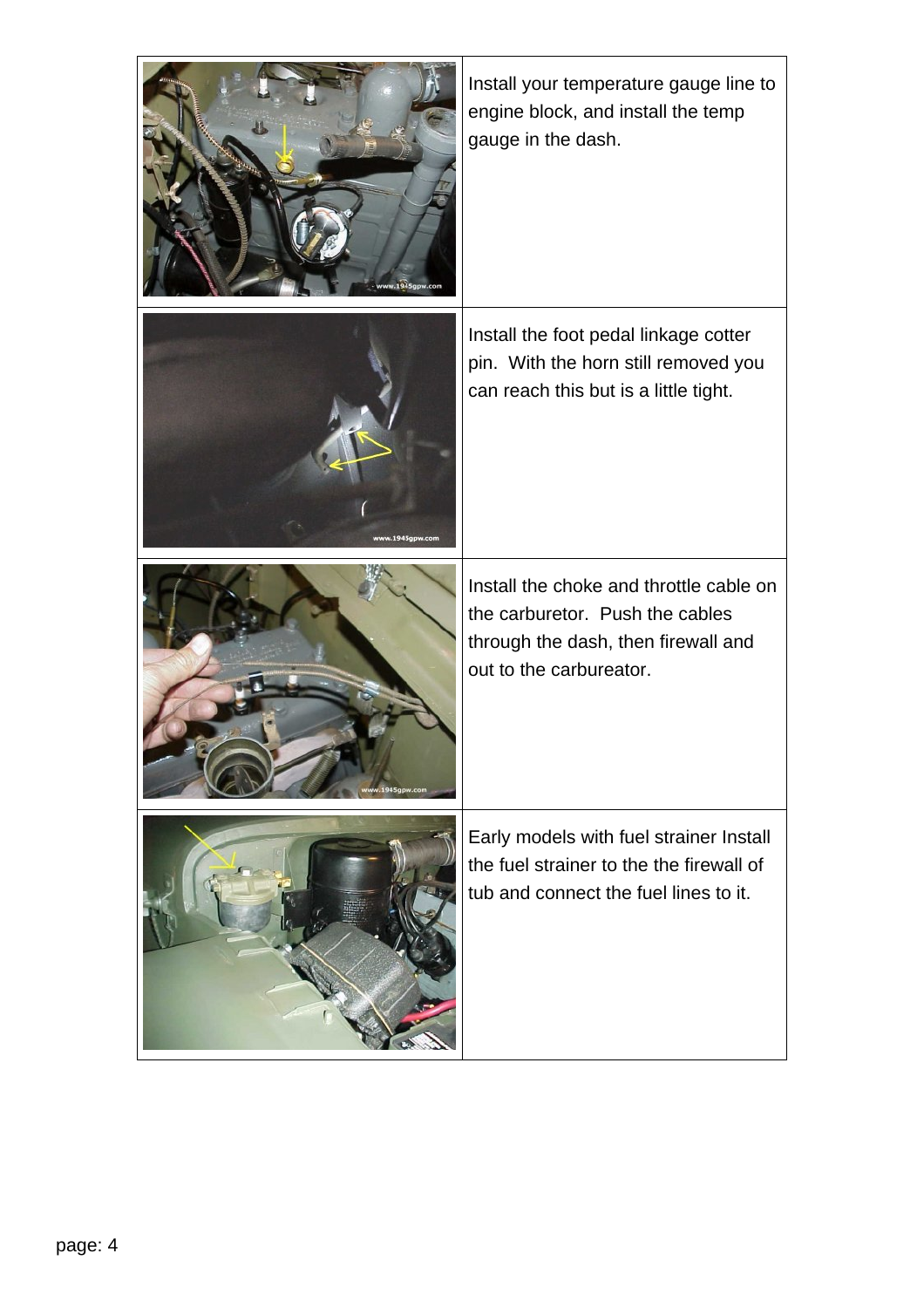|                 | Install the air filter four wing nuts and<br>connect the air tube hose to the air<br>filter.                   |
|-----------------|----------------------------------------------------------------------------------------------------------------|
|                 | Install the horn wiring and mount the<br>horn.                                                                 |
|                 | Install the hood to the five bolts on<br>the tub, and the radiator stabilizer rod<br>(in red) to the radiator. |
| www.1945gpw.com | Install the fuel tank into the tub and<br>run the fuel tank lines to the<br>appropriate locations.             |